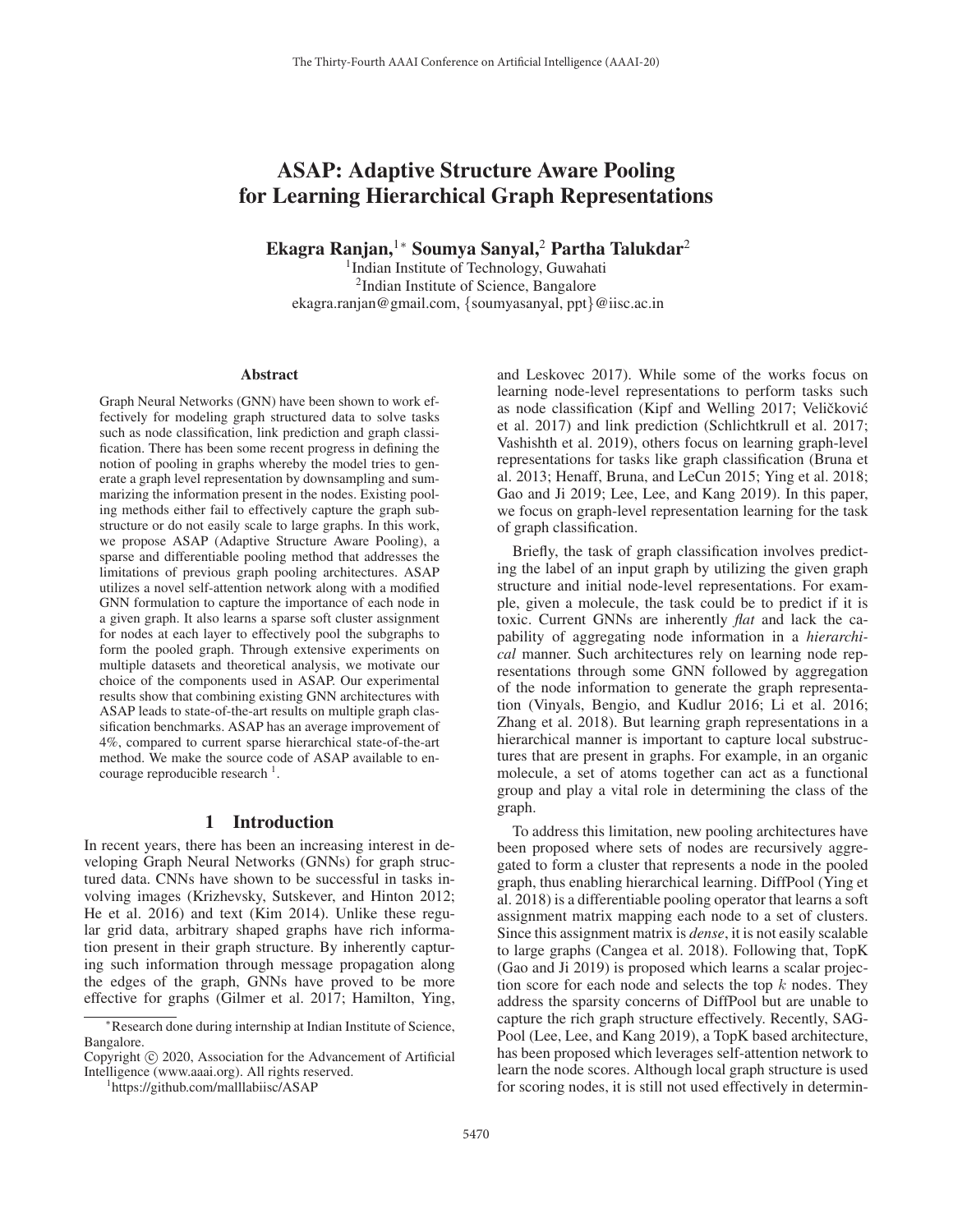

Figure 1: Overview of ASAP: (a) Input graph to ASAP. (b) ASAP initially clusters 1-hop neighborhood considering all nodes as medoid<sup>2</sup>. For brevity, we only show cluster formations of nodes  $2 \& 6$  as medoids. Cluster membership is computed using M2T attention (refer Sec. 4.2). (c) Clusters are scored using LEConv (refer Sec. 4.3). Darker shade denotes higher score. (d) A fraction of top scoring clusters are selected in the pooled graph. Adjacency matrix is recomputed using edge weights between the member nodes of selected clusters. (e) Output of ASAP (f) Overview of hierarchical graph classification architecture.

ing the connectivity of the pooled graph. Pooling methods that leverage the graph structure effectively while maintaining sparsity currently don't exist. We address the gap in this paper.

In this work, we propose a new sparse pooling operator called Adaptive Structure Aware Pooling (ASAP) which overcomes the limitations in current pooling methods. Our contributions can be summarized as follows:

- We introduce ASAP, a sparse pooling operator capable of capturing local subgraph information hierarchically to learn global features with better edge connectivity in the pooled graph.
- We propose Master2Token (M2T), a new self-attention framework which is better suited for global tasks like pooling.
- We introduce a new convolution operator LEConv, that can adaptively learn functions of local extremas in a graph substrucutre.

# 2 Related Work

#### 2.1 Graph Neural Networks

Various formulation of GNNs have been proposed which use both spectral and non-spectral approaches. Spectral methods (Bruna et al. 2013; Henaff, Bruna, and LeCun 2015) aim at defining convolution operation using Fourier transformation and graph Laplacian. These methods do not directly generalize to graphs with different structure (Bronstein et al.

2017). Non-spectral methods (Defferrard, Bresson, and Vandergheynst 2016; Kipf and Welling 2017; Xu et al. 2018; Monti et al. 2017; Morris et al. 2018) define convolution through a local neighborhood around nodes in the graph. They are faster than spectral methods and easily generalize to other graphs. GNNs can also be viewed as *message passing* algorithm where nodes iteratively aggregate messages from neighboring nodes through edges (Gilmer et al. 2017).

# 2.2 Pooling

Pooling layers overcome GNN's inability to aggregate nodes hierarchically. Earlier pooling methods focused on deterministic graph clustering algorithms (Defferrard, Bresson, and Vandergheynst 2016; Fey et al. 2018; Simonovsky and Komodakis 2017). Ying et al. introduced the first differentiable pooling operator which out-performed the previous deterministic methods. Since then, new data-driven pooling methods have been proposed; both spectral (Ma et al. 2019; Dhillon, Guan, and Kulis 2007) and non-spectral (Ying et al. 2018; Gao and Ji 2019). Spectral methods aim at capturing the graph topology using eigen-decomposition algorithms. However, due to higher computational requirement for spectral graph techniques, they are not easily scalable to large graphs. Hence, we focus on non-spectral methods.

Pooling methods can further be divided into global and hierarchical pooling layers. Global pooling summarize the entire graph in just one step. Set2Set (Vinyals, Bengio, and Kudlur 2016) finds the importance of each node in the graph through iterative content-based attention. Global-Attention (Li et al. 2016) uses an attention mechanism to aggregate nodes in the graph. SortPool (Zhang et al. 2018) summarizes the graph by concatenating few nodes after sorting them based on their features. Hierarchical pooling is used to cap-

<sup>&</sup>lt;sup>2</sup> medoids are representatives of a cluster. They are similar to centroids but are strictly a member of the cluster.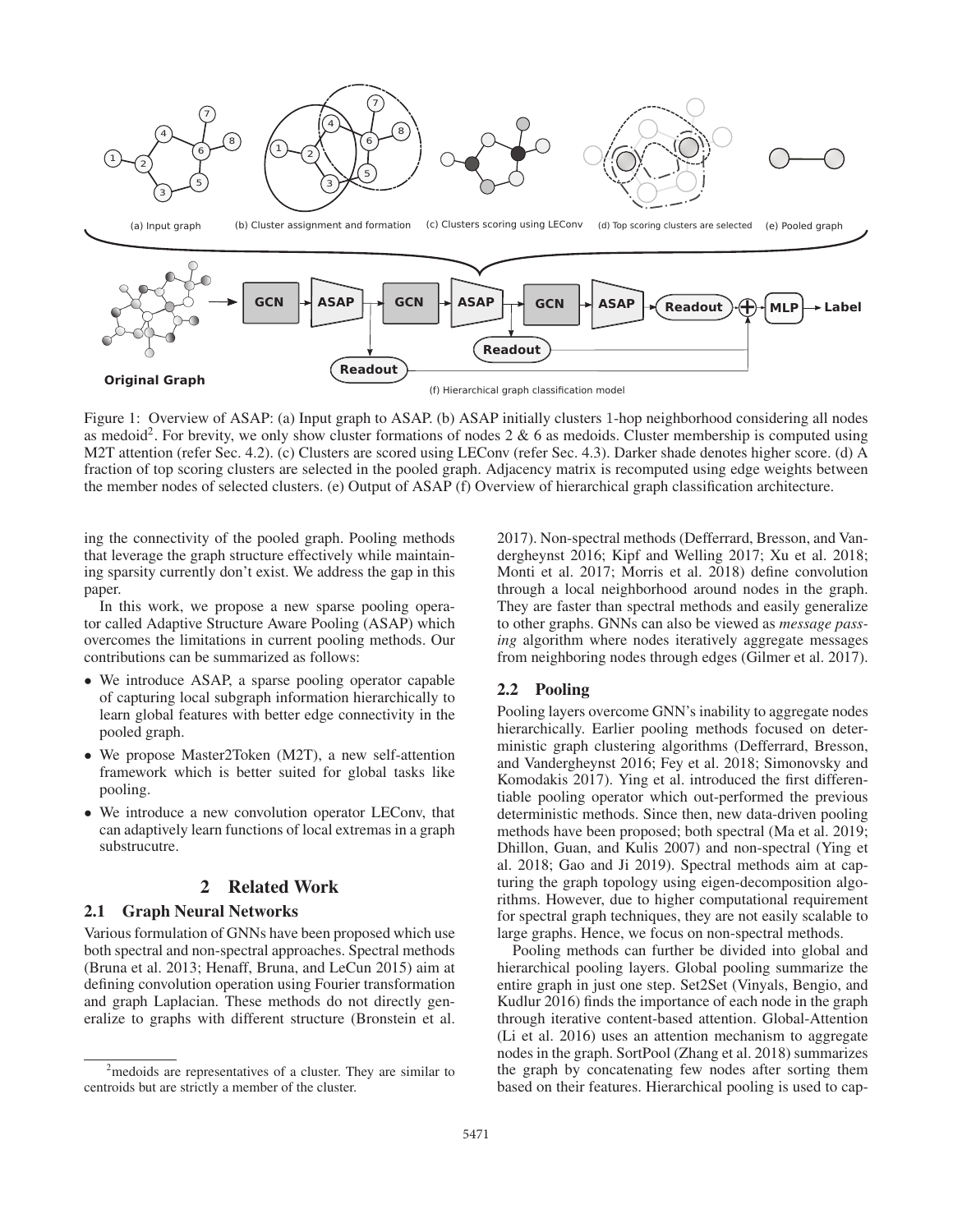ture the topological information of graphs. DiffPool forms a fixed number of clusters by aggregating nodes. It uses GNN to compute a dense soft assignment matrix, making it infea-

| <b>Property</b>             |  | DiffPool TopK SAGPool ASAP |  |
|-----------------------------|--|----------------------------|--|
| <b>Sparse</b>               |  |                            |  |
| Node Aggregation            |  |                            |  |
| Soft Edge Weights           |  |                            |  |
| Variable number of clusters |  |                            |  |

Table 1: Properties desired in hierarchical pooling methods.

sible for large graphs. TopK scores nodes based on a learnable projection vector and samples a fraction of high scoring nodes. It avoids node aggregation and computing soft assignment matrix to maintain the sparsity in graph operations. SAGPool improve upon TopK by using a GNN to consider the graph structure while scoring nodes. Since TopK and SAGPool do not aggregate nodes nor compute soft edge weights, they are unable to preserve node and edge information effectively.

To address these limitations, we propose ASAP, which has all the desirable properties of hierarchical pooling without compromising on sparsity in graph operations. Please see Table. 1 for an overall comparison of hierarchical pooling methods. Further comparison discussions between hierarchical architectures are presented in Sec. 8.1.

# 3 Preliminaries

## 3.1 Problem Statement

Consider a graph  $G(V, \mathcal{E}, X)$  with  $N = |V|$  nodes and  $|\mathcal{E}|$ edges. Each node  $v_i \in V$  has d-dimensional feature representation denoted by  $x_i$ .  $X \in \mathbb{R}^{N \times d}$  denotes the node feature matrix and  $A \in \mathbb{R}^{N \times N}$  represents the weighted adjacency matrix. The graph  $G$  also has a label  $y$  associated with it. Given a dataset  $D = \{(G_1, y_1), (G_2, y_2), ...\}$ , the task of graph classification is to learn a mapping  $f : \mathcal{G} \to \mathcal{Y}$ , where  $G$  is the set of input graphs and  $Y$  is the set of labels associated with each graph. A pooled graph is denoted by  $G^p(\mathcal{V}^p, \mathcal{E}^p, X^p)$  with node embedding matrix  $X^p$  and its adjacency matrix as  $A^p$ .

#### 3.2 Graph Convolution Networks

We use Graph Convolution Network (GCN) (Kipf and Welling 2017) for extracting discriminative features for graph classification. GCN is defined as:

$$
X^{(l+1)} = \sigma(\hat{D}^{-\frac{1}{2}}\hat{A}\hat{D}^{\frac{1}{2}}X^{(l)}W^{(l)}),\tag{1}
$$

where  $\hat{A} = A + I$  for self-loops,  $\hat{D} = \sum_{j} \hat{A}_{i,j}$  and  $W^{(l)} \in$  $\mathbb{R}^{d \times f}$  is a learnable matrix for any layer *l*. We use the initial node feature matrix wherever provided, i.e.,  $X^{(0)} = X$ .

## 3.3 Self-Attention

Self-attention is used to find the dependency of an input on itself (Cheng, Dong, and Lapata 2016; Vaswani et al. 2017). An alignment score  $\alpha_{i,j}$  is computed to map the importance

of candidates  $c_i$  on target query  $q_i$ . In self-attention, target query  $q_i$  and candidates  $c_j$  are obtained from input entities  $h = \{h_1, ..., h_n\}$ . Self-attention can be categorized as Token2Token and Source2Token based on the choice of target query  $q$  (Shen et al. 2018).

Token2Token (T2T) selects both the target and candidates from the input set *h*. In the context of additive attention (Bahdanau, Cho, and Bengio 2014),  $\alpha_{i,j}$  is computed as:

$$
\alpha_{i,j} = softmax(\vec{v}^T \sigma(Wh_i \parallel Wh_j)).
$$
 (2)

where  $\parallel$  is the concatenation operator.

Source2Token (S2T) finds the importance of each candidate to a specific global task which cannot be represented by any single entity.  $\alpha_{i,j}$  is computed by dropping the target query term. Eq. (2) changes to the following:

$$
\alpha_{i,j} = softmax(\vec{v}^T \sigma(Wh_j)). \tag{3}
$$

# 3.4 Receptive Field

We extend the concept of receptive field RF from pooling operations in CNN to GNN<sup>3</sup>. We define  $RF^{node}$  of a pooling operator as the number of hops needed to cover all the nodes in the neighborhood that influence the representation of a particular output node. Similarly,  $RF^{edge}$  of a pooling operator is defined as the number of hops needed to cover all the edges in the neighborhood that affect the representation of an edge in the pooled graph  $\mathcal{G}^p$ .

#### 4 ASAP: Proposed Method

In this section we describe the components of our proposed method ASAP. As shown in Fig. 1(b), ASAP initially considers all possible local clusters with a fixed receptive field for a given input graph. It then computes the cluster membership of the nodes using an attention mechanism. These clusters are then scored using a GNN as depicted in Fig 1(c). Further, a fraction of the top scoring clusters are selected as nodes in the pooled graph and new edge weights are computed between neighboring clusters as shown in Fig. 1(d). Below, we discuss the working of ASAP in details. Please refer to Appendix Sec. I for a pseudo code of the working of ASAP.

#### 4.1 Cluster Assignment

Initially, we consider each node  $v_i$  in the graph as a *medoid* of a cluster  $c_h(v_i)$  such that each cluster can represent only the local neighbors  $N$  within a fixed radius of h hops i.e.,  $c_h(v_i) = \mathcal{N}_h(v_i)$ . This effectively means that  $RF^{node} = h$ for ASAP. This helps the clusters to effectively capture the information present in the graph sub-structure.

Let  $x_i^c$  be the feature representation of a cluster  $c_h(v_i)$  centered at  $v_i$ . We define  $G^c(\mathcal{V}, \mathcal{E}, X^c)$  as the graph with node feature matrix  $X^c \in \mathbb{R}^{N \times d}$  and adjacency matrix  $A^c = A$ . We denote the cluster assignment matrix by  $S \in \mathbb{R}^{N \times N}$ , where  $S_{i,j}$  represents the membership of node  $v_i \in V$  in

<sup>&</sup>lt;sup>3</sup>Please refer to Appendix Sec. D for more details on similarity between pooling methods in CNN and ASAP.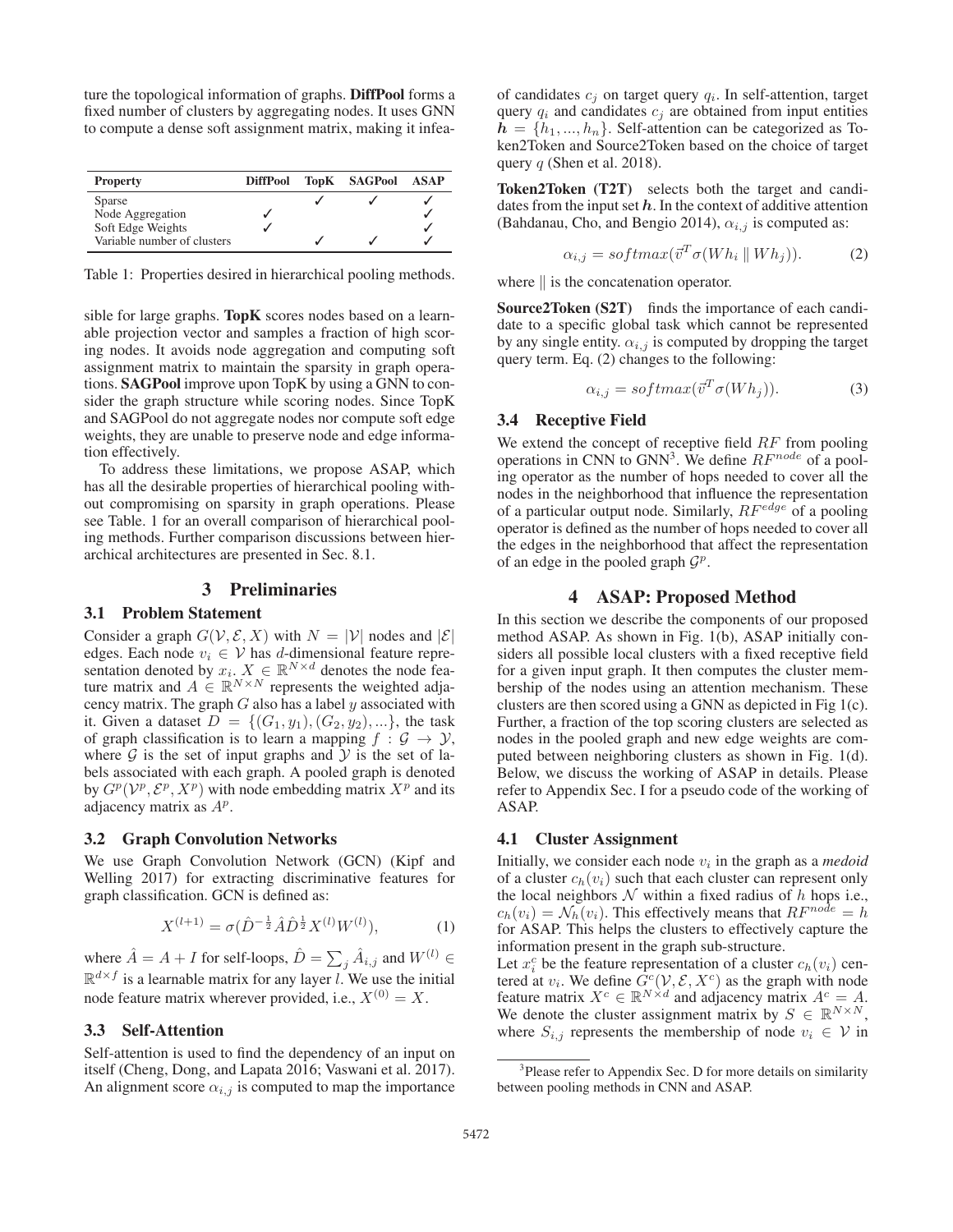cluster  $c_h(v_i)$ . By employing such local clustering (Schaeffer 2007), we can maintain sparsity of the cluster assignment matrix  $S$  similar to the original graph adjacency matrix  $A$ i.e., space complexity of both S and A is  $\mathcal{O}(|\mathcal{E}|)$ .

## 4.2 Cluster Formation using Master2Token

Given a cluster  $c_h(v_i)$ , we learn the cluster assignment matrix S through a self-attention mechanism. The task here is to learn the overall representation of the cluster  $c_h(v_i)$  by attending to the relevant nodes in it. We observe that both T2T and S2T attention mechanisms described in Sec. 3.3 do not utilize any intra-cluster information. Hence, we propose a new variant of self-attention called Master2Token (M2T). We further motivate the need for M2T framework later in Sec. 8.2. In M2T framework, we first create a master query  $m_i \in \mathbb{R}^d$  which is representative of all the nodes within a cluster:

$$
m_i = f_m(x'_j | v_j \in c_h(v_i) \}, \tag{4}
$$

where  $x'_j$  is obtained after passing  $x_j$  through a separate GCN to capture structural information in the cluster  $c_h(v_i)$ <sup>4</sup>.  $f_m$  is a master function which combines and transforms feature representation of  $v_i \in c_h(v_i)$  to find  $m_i$ . In this work we experiment with  $max$  master function defined as:

$$
m_i = \max_{v_j \in c_h(v_i)} (x'_j). \tag{5}
$$

This master query  $m_i$  attends to all the constituent nodes  $v_i \in c_h(v_i)$  using additive attention:

$$
\alpha_{i,j} = softmax(\vec{w}^T \sigma(Wm_i \parallel x'_j)). \tag{6}
$$

where  $\vec{w}^T$  and W are learnable vector and matrix respectively. The calculated attention scores  $\alpha_{i,j}$  signifies the membership strength of node  $v_i$  in cluster  $c_h(v_i)$ . Hence, we use this score to define the cluster assignment matrix discussed above, i.e.,  $S_{i,j} = \alpha_{i,j}$ . The cluster representation  $x_i^c$ for  $c_h(v_i)$  is computed as follows:

$$
x_i^c = \sum_{j=1}^{|c_h(v_i)|} \alpha_{i,j} x_j.
$$
 (7)

#### 4.3 Cluster Selection using LEConv

Similar to TopK (Gao and Ji 2019), we sample clusters based on a cluster fitness score  $\phi_i$  calculated for each cluster in the graph  $G<sup>c</sup>$  using a fitness function  $f_{\phi}$ . For a given pooling ratio  $k \in (0,1]$ , the top  $\lceil kN \rceil$  clusters are selected and included in the pooled graph  $G^p$ . To compute the fitness scores, we introduce Local Extrema Convolution (LEConv), a graph convolution method which can capture local extremum information. In Sec. 5.1 we motivate the choice of LEConv's formulation and contrast it with the standard GCN formulation. LEConv is used to compute  $\phi$  as follows:

$$
\phi_i = \sigma(x_i^c W_1 + \sum_{j \in \mathcal{N}(i)} A_{i,j}^c (x_i^c W_2 - x_j^c W_3))
$$
 (8)

where  $\mathcal{N}(i)$  denotes the neighborhood of the  $i^{th}$  node in  $G^c$ .  $W_1, W_2, W_3$  are learnable parameters and  $\sigma(.)$  is some activation function. Fitness vector  $\Phi = [\phi_1, \phi_2, ..., \phi_N]^T$  is multiplied to the cluster feature matrix  $X^c$  to make  $f_{\phi}$  learnable i.e.,:

$$
\hat{X^c} = \Phi \odot X^c,
$$

where  $\odot$  is broadcasted hadamard product. The function  $TOP_k(.)$  ranks the fitness scores and gives the indices  $\hat{i}$  of top  $\lceil kN \rceil$  selected clusters in  $G^c$  as follows:

$$
\hat{i} = \text{TOP}_k(\hat{X}^c, \lceil kN \rceil).
$$

The pooled graph  $G^p$  is formed by selecting these top [kN] clusters. The pruned cluster assignment matrix  $\hat{S}$  ∈  $\mathbb{R}^{N\times \lceil kN \rceil}$  and the node feature matrix  $X^p \in \mathbb{R}^{\lceil kN \rceil \times d}$  are given by:

$$
\hat{S} = S(:, \hat{i}), X^p = \hat{X}^c(\hat{i}, :)
$$
\n(9)

where  $\hat{i}$  is used for index slicing.

#### 4.4 Maintaining Graph Connectivity

Following (Ying et al. 2018), once the clusters have been sampled, we find the new adjacency matrix  $A<sup>p</sup>$  for the pooled graph  $G^p$  using  $\hat{A}^c$  and  $\hat{S}$  in the following manner:

$$
A^p = \hat{S}^T \hat{A}^c \hat{S} \tag{10}
$$

where  $\hat{A}^c = A^c + I$ . Equivalently, we can see that  $A^p_{i,j} =$  $\sum_{k,l} \hat{S}_{k,i} \hat{A}^c_{k,l} \hat{S}_{l,j}$ . This formulation ensures that any two clusters i and j in  $G<sup>p</sup>$  are connected if there is any common node in the clusters  $c_h(v_i)$  and  $c_h(v_i)$  or if any of the constituent nodes in the clusters are neighbors in the original graph  $G$  (Fig. 1(d)). Hence, the strength of the connection between clusters is determined by both the membership of the constituent nodes through  $\hat{S}$  and the edge weights  $A^c$ . Note that  $\hat{S}$  is a sparse matrix by formulation and hence the above operation can be implemented efficiently.

# 5 Theoretical Analysis

#### 5.1 Limitations of using GCN for scoring clusters

GCNs cannot learn to assign such a fitness score to a cluster which is a function of the local extremas of its constituent nodes. Scoring the clusters based on local extremas would potentially allow us to sample representative clusters from all parts of the graph. GCN from Eq. (1) can be viewed as an operator which first computes a *pre-score*  $\hat{\phi}'$  for each node i.e.,  $\hat{\phi}' = XW$  followed by a weighted average over neighbors and a non-linearity. If for some node the pre-score is very high, it can increase the scores of its neighbors, inherently biasing the pooling operators to select a node in the local neighborhood instead of sampling clusters which represent the whole graph.

Theorem 1. *Let* G *be a graph with positive adjacency matrix A i.e.,*  $A_{i,j} \geq 0$ *. Consider any function*  $f(X, A)$  :  $\mathbb{R}^{N \times d} \times \mathbb{R}^{N \times \tilde{N}} \to \mathbb{R}^{N \times 1}$  which depends on difference be*tween a node and its neighbors after a linear transformation*  $W \in \mathbb{R}^{d \times 1}$ *. For e.g,:* 

$$
f_i = \sigma(\alpha_i x_i W + \sum_{j \in \mathcal{N}(i)} \beta_{i,j} (x_i W - x_j W))
$$

<sup>&</sup>lt;sup>4</sup>If  $x_j$  is used as it is then interchanging any two nodes in a cluster will have not affect the final output, which is undesirable.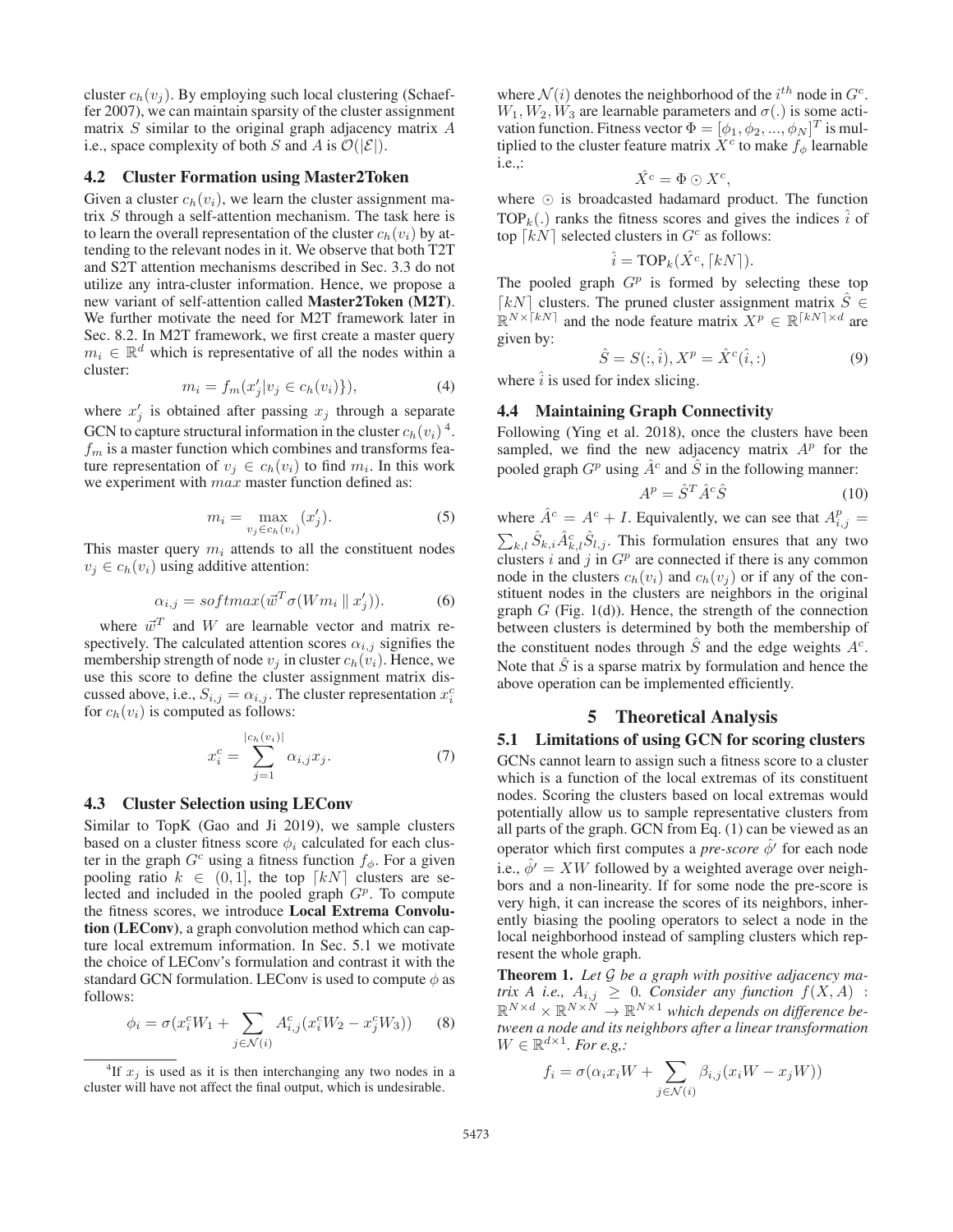| Method                                     | D&D              | <b>PROTEINS</b> | NC <sub>I1</sub> | <b>NCI109</b>  | <b>FRANKENSTEIN</b> |
|--------------------------------------------|------------------|-----------------|------------------|----------------|---------------------|
| SET2SET (Vinyals, Bengio, and Kudlur 2016) | $71.60 + 0.87$   | $72.16 + 0.43$  | $66.97 + 0.74$   | $61.04 + 2.69$ | $61.46 + 0.47$      |
| GLOBAL-ATTENTION (Li et al. 2016)          | $71.38 + 0.78$   | $71.87 + 0.60$  | $69.00 + 0.49$   | $67.87 + 0.40$ | $61.31 + 0.41$      |
| SORTPOOL (Zhang et al. 2018)               | $71.87 + 0.96$   | $73.91 + 0.72$  | $68.74 + 1.07$   | $68.59 + 0.67$ | $63.44 + 0.65$      |
| DIFFPOOL (Ying et al. 2018)                | $66.95 + 2.41$   | $68.20 + 2.02$  | $62.32 + 1.90$   | $61.98 + 1.98$ | $60.60 + 1.62$      |
| TOPK (Gao and Ji 2019)                     | $75.01 \pm 0.86$ | $71.10 + 0.90$  | $67.02 + 2.25$   | $66.12 + 1.60$ | $61.46 + 0.84$      |
| SAGPOOL (Lee, Lee, and Kang 2019)          | $76.45 + 0.97$   | $71.86 + 0.97$  | $67.45 + 1.11$   | $67.86 + 1.41$ | $61.73 + 0.76$      |
| $ASAP$ (Ours)                              | $76.87 + 0.7$    | $74.19 + 0.79$  | $71.48 + 0.42$   | $70.07 + 0.55$ | $66.26 + 0.47$      |

Table 2: Comparison of ASAP with previous global and hierarchical pooling. Average accuracy and standard deviation is reported for 20 random seeds. We observe that ASAP consistently outperforms all the baselines on all the datasets. Please refer to Sec. 7.1 for more details.

 $\Box$ 

*where*  $f_i, \alpha_i, \beta_i, j \in \mathbb{R}$  *and*  $x_i \in \mathbb{R}^d$ .

*a)* If fitness value  $\Phi = GCN(X, A)$  then  $\Phi$  cannot learn f. *b)* If fitness value  $\Phi = LEConv(X, A)$  then  $\Phi$  can learn f.

*Proof.* See Appendix Sec. F for proof.

Motivated by the above analysis, we propose to use LEConv (Eq. 8) for scoring clusters. LEConv can learn to score clusters by considering both its global and local importance through the use of self-loops and ability to learn functions of local extremas.

# 5.2 Graph Connectivity

Here, we analyze ASAP from the aspect of edge connectivity in the pooled graph. When considering h-hop neighborhood for clustering, both ASAP and DiffPool have  $RF^{edge} = 2h + 1$  because they use Eq. (10) to define the edge connectivity. On the other hand, both TopK and SAG-Pool have  $RF^{edge} = h$ . A larger edge receptive field implies that the pooled graph has better connectivity which is important for the flow of information in the subsequent GCN layers.

Theorem 2. *Let the input graph* G *be a tree of any possible structure with* N *nodes. Let* k<sup>∗</sup> *be the lower bound on sampling ratio* k *to ensure the existence of atleast one edge in the pooled graph irrespective of the structure of* G *and the location of the selected nodes. For TopK or SAGPool,*  $k^* \to 1$  *whereas for ASAP,*  $k^* \to 0.5$  *as*  $N \to \infty$ *.* 

*Proof.* See Appendix Sec. G for proof.

 $\Box$ 

Theorem 2 suggests that ASAP can achieve a similar degree of connectivity as SAGPool or TopK for a much smaller sampling ratio  $k$ . For a tree with no prior information about its structure, ASAP would need to sample only half of the clusters whereas TopK and SAGPool would need to sample almost all the nodes, making TopK and SAGPool inefficient for such graphs. In general, independent of any combination of nodes selected, ASAP will have better connectivity due to its larger receptive field. Please refer to Appendix Sec. G for a similar analysis on path graph and more details.

## 5.3 Graph Permutation Equivariance

Proposition 1. *ASAP is a graph permutation equivariant pooling operator.*

*Proof.* See Appendix Sec. H for proof.

#### 6 Experimental Setup

 $\Box$ 

In our experiments, we use 5 graph classification benchmarks and compare ASAP with multiple pooling methods. Below, we describe the statistics of the dataset, the baselines used for comparisons and our evaluation setup in detail.

#### 6.1 Datasets

We demonstrate the effectiveness of our approach on 5 graph classification datasets. D&D (Shervashidze et al. 2011; Dobson and Doig 2003) and PROTEINS (Dobson and Doig 2003; Borgwardt et al. 2005) are datasets containing proteins as graphs. NCI1 (Wale, Watson, and Karypis 2008) and NCI109 are datasets for anticancer activity classification. FRANKENSTEIN (Orsini, Frasconi, and De Raedt 2015) contains molecules as graph for mutagen classification. Please refer to Table 3 for the dataset statistics.

| <b>Dataset</b>      | $G_{ava}$ | $C_{ava}$                   | $V_{avg}$ | $E_{ava}$ |
|---------------------|-----------|-----------------------------|-----------|-----------|
| D&D                 | 1178      | $\mathcal{L}$               | 284.32    | 715.66    |
| <b>PROTEINS</b>     | 1113      | $\mathcal{L}$               | 39.06     | 72.82     |
| NC <sub>I1</sub>    | 4110      | $\mathcal{L}$               | 29.87     | 32.30     |
| <b>NCI109</b>       | 4127      | $\mathcal{D}_{\mathcal{L}}$ | 29.68     | 32.13     |
| <b>FRANKENSTEIN</b> | 4337      | 2                           | 16.90     | 17.88     |

Table 3: Statistics of the graph datasets.  $G_{avg}$ ,  $C_{avg}$ ,  $V_{avg}$ and  $E_{avg}$  denotes the average number of graphs, classes, nodes and edges respectively.

#### 6.2 Baselines

We compare ASAP with previous state-of-the-art hierarchical pooling operators DiffPool (Ying et al. 2018), TopK (Gao and Ji 2019) and SAGPool (Lee, Lee, and Kang 2019). For comparison with global pooling, we choose Set2Set (Vinyals, Bengio, and Kudlur 2016), Global-Attention (Li et al. 2016) and SortPool (Zhang et al. 2018).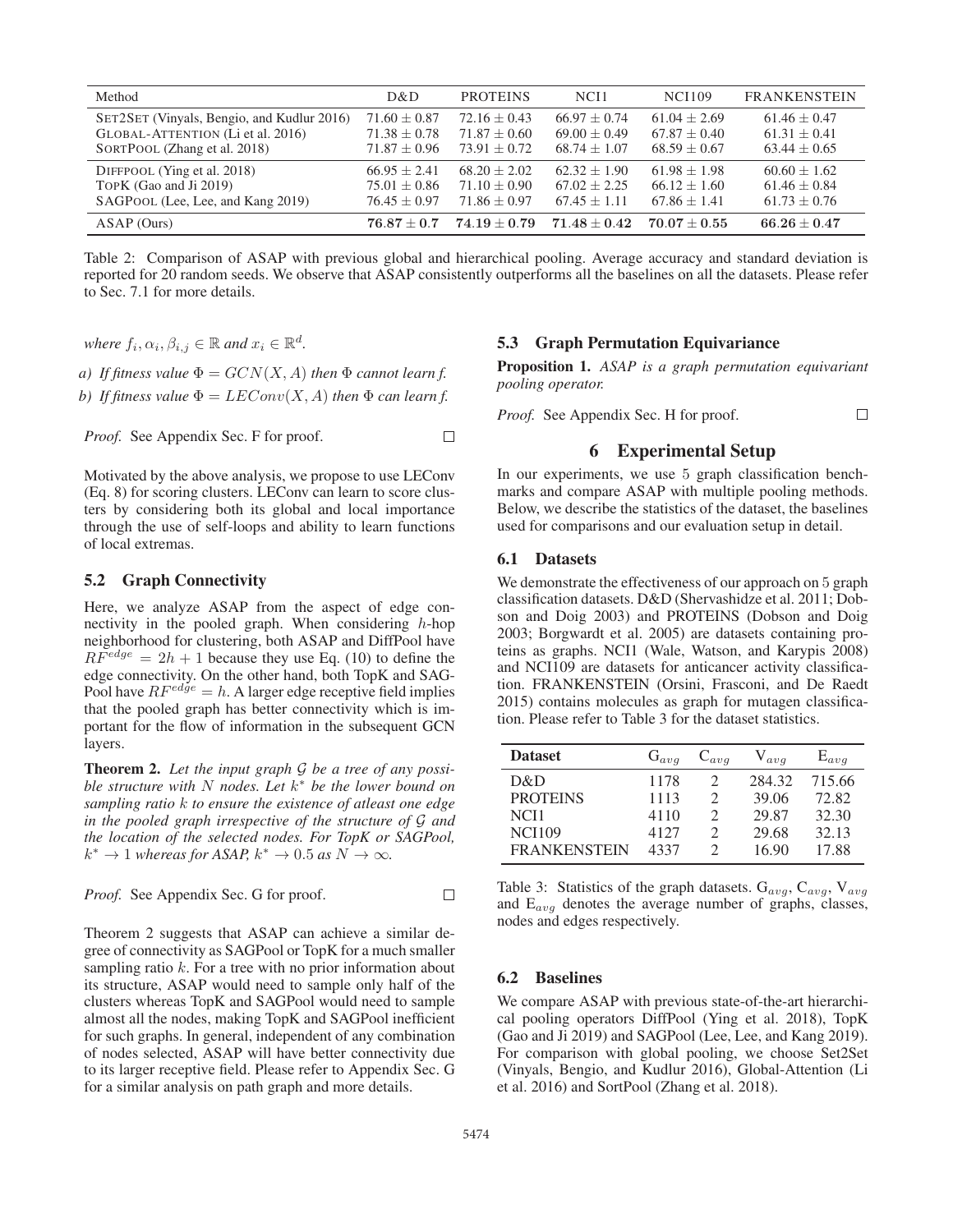## 6.3 Training & Evaluation Setup

We use a similar architecture as defined in (Cangea et al. 2018; Lee, Lee, and Kang 2019) which is depicted in Fig. 1(f). For ASAP, we choose  $k = 0.5$  and  $h = 1$  to be consistent with baselines.<sup>5</sup> Following SAGPool(Lee, Lee, and Kang 2019), we conduct our experiments using 10-fold cross-validation and report the average accuracy on 20 random seeds.

| Aggregation type FITNESS CLUSTER |  |
|----------------------------------|--|
| None                             |  |
| Only cluster                     |  |
| <b>B</b> oth                     |  |

Table 4: Different aggregation types as mentioned in Sec 7.2.

## 7 Results

In this section, we provide empirical analysis of ASAP by comparing it with above baselines. Next, we provide some ablation study of the various components of ASAP.

## 7.1 Performance Comparison

We compare the performace of ASAP with baseline methods on 5 graph classification tasks. The results are shown in Table 2. All the numbers for hierarchical pooling (Diff-Pool, TopK and SAGPool) are taken from (Lee, Lee, and Kang 2019). For global pooling (Set2Set, Global-Attention and SortPool), we modify the architectural setup to make them comparable with the hierarchical variants.  $6$ . We observe that ASAP consistently outperforms all the baselines on all 5 datasets. We note that ASAP has an average improvement of 4% and 3.5% over previous state-of-the-art hierarchical (SAGPool) and global (SortPool) pooling methods respectively. We also observe that compared to other hierarchical methods, ASAP has a smaller variance in performance which suggests that the training of ASAP is more stable.

#### 7.2 Effect of Node Aggregation

Here, we evaluate the improvement in performance due to our proposed technique of aggregating nodes to form a cluster. There are two aspects involved during the creation of clusters for a pooled graph:

- FITNESS: calculating fitness scores for individual nodes. Scores can be calculated either by using only the medoid or by aggregating neighborhood information.
- CLUSTER: generating a representation for the new cluster node. Cluster representation can either be the medoid's representation or some feature aggregation of the neighborhood around the medoid.

We test three types of aggregation methods: 'None', 'Only cluster' and 'Both' as described in Table 4. As shown in Table 5, we observe that our proposed node aggregation helps improve the performance of ASAP.

| Aggregation  | <b>FRANKENSTEIN</b> | NC <sub>I</sub> |
|--------------|---------------------|-----------------|
| None         | $67.4 \pm 0.6$      | $69.9 \pm 2.5$  |
| Only cluster | $67.5 \pm 0.5$      | $70.6 \pm 1.8$  |
| <b>Both</b>  | $67.8 + 0.6$        | $70.7 \pm 2.3$  |

Table 5: Performace comparison of different aggregation methods on validation data of FRANKENSTEIN and NCI1.

| Attention               | <b>FRANKENSTEIN</b>              | NCI1                             |
|-------------------------|----------------------------------|----------------------------------|
| T2T<br>S <sub>2</sub> T | $67.6 \pm 0.5$<br>$67.7 \pm 0.5$ | $70.3 \pm 2.0$<br>$69.9 \pm 2.0$ |
| M2T.                    | $67.8 + 0.6$                     | $70.7 + 2.3$                     |

Table 6: Effect of different attention framework on pooling evaluated on validation data of FRANKENSTEIN and NCI1. Please refer to Sec. 7.3 for more details.

# 7.3 Effect of M2T Attention

We compare our M2T attention framework with previously proposed S2T and T2T attention techniques. The results are shown in Table 6. We find that M2T attention is indeed better than the rest in NCI1 and comparable in FRANKENSTEIN.

| Fitness function   | <b>FRANKENSTEIN</b> | NCI1           |
|--------------------|---------------------|----------------|
| <b>GCN</b>         | $62.7 \pm 0.3$      | $65.4 + 2.5$   |
| Basic-LEConv       | $63.1 \pm 0.7$      | $69.8 \pm 1.9$ |
| LEC <sub>onv</sub> | $67.8 + 0.6$        | $70.7 + 2.3$   |

Table 7: Performance comparison of different fitness scoring functions on validation data of FRANKENSTEIN and NCI1. Refer to Sec. 7.4 for details.

#### 7.4 Effect of LEConv as a fitness scoring function

In this section, we analyze the impact of LEConv as a fitness scoring function in ASAP. We use two baselines - GCN (Eq. 1) and Basic-LEConv which computes  $\phi_i$  =  $\sigma(x_iW + \sum_{j \in \mathcal{N}(x_i)} A_{i,j}(x_iW - x_jW))$ . In Table 7 we can see that Basic-LEConv and LEConv perform significantly better than GCN because of their ability to model functions of local extremas. Further, we observe that LEConv performs better than Basic-LEConv as it has three different linear transformation compared to only one in the latter. This allows LEConv to potentially learn complicated scoring functions which is better suited for the final task. Hence, our analysis in Theorem 1 is emperically validated.

<sup>&</sup>lt;sup>5</sup>Please refer to Appendix Sec. A for further details on hyperparameter tuning and Appendix Sec. E for ablation on k.

<sup>&</sup>lt;sup>6</sup>Please refer to Appendix Sec. B for more details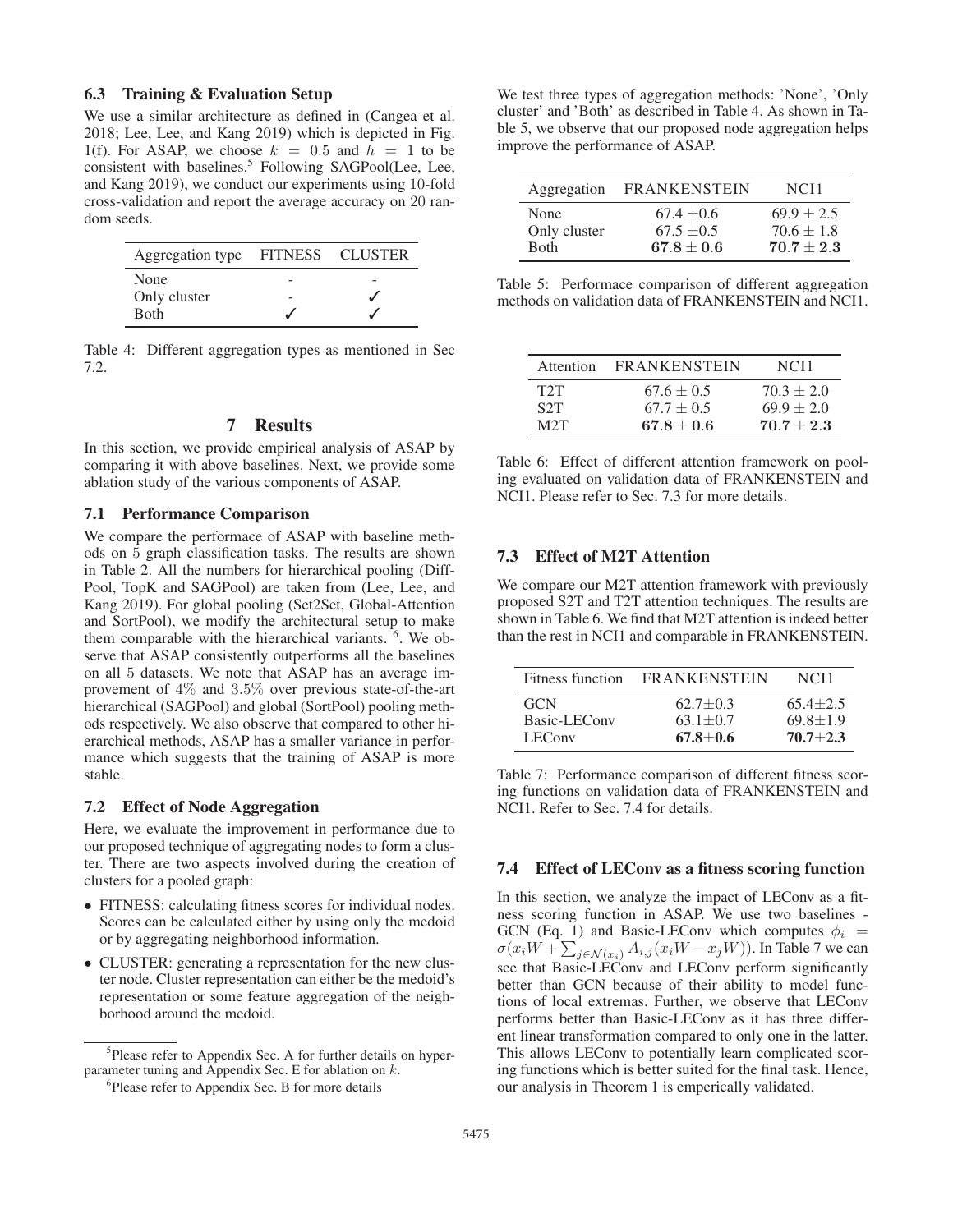### 7.5 Effect of computing Soft edge weights

We evaluate the importance of calculating edge weights for the pooled graph as defined in Eq. 10. We use the best model configuration as found from above ablation analysis and then add the feature of computing soft edge weights for clusters. We observe a significant drop in performace when the edge weights are not computed. This proves the necessity of capturing the edge information while pooling graphs.

|         | Soft edge weights FRANKENSTEIN | NCI1           |
|---------|--------------------------------|----------------|
| Absent  | $67.8 \pm 0.6$                 | $70.7 \pm 2.3$ |
| Present | $68.3 \pm 0.5$                 | $73.4 + 0.4$   |

Table 8: Effect of calculating soft edge weights on pooling for validation data of FRANKENSTEIN and NCI1. Please refer to Sec. 7.5 for more details.

# 8 Discussion

# 8.1 Comparison with other pooling methods

DiffPool DiffPool and ASAP both aggregate nodes to form a cluster. While ASAP only considers nodes which are within h-hop neighborhood from a node  $x_i$  (medoid) as a cluster, DiffPool considers the entire graph. As a result, in DiffPool, two nodes that are disconnected or far away in the graph can be assigned similar clusters if the nodes and their neighbors have similar features. Since this type of cluster formation is undesirable for a pooling operator (Ying et al. 2018), DiffPool utilizes an auxiliary link prediction objective during training to specifically prevent far away nodes from being clustered together. ASAP needs no such additional regularization because it ensures the localness while clustering. DiffPool's soft cluster assignment matrix S is calculated for all the nodes to all the clusters making  $S$  a dense matrix. Calculating and storing this does not scale easily for large graphs. ASAP, due to the local clustering over h-hop neighborhood, generates a sparse assignment matrix while retaining the hierarchical clustering properties of Diffpool. Further, for each pooling layer, DiffPool has to predetermine the number of clusters it needs to pick which is fixed irrespective of the input graph size. Since ASAP selects the top  $k$  fraction of nodes in current graph, it inherently takes the size of the input graph into consideration.

TopK & SAGPool While TopK completely ignores the graph structure during pooling, SAGPool modifies the TopK formulation by incorporating the graph structure through the use of a GCN network for computing node scores  $\phi$ . To enforce sparsity, both TopK and SAGPool avoid computing the cluster assignment matrix S that DiffPool proposed. Instead of grouping multiple nodes to form a cluster in the pooled graph, they *drop* nodes from the original graph based on a score (Cangea et al. 2018) which might potentially lead to loss of node and edge information. Thus, they fail to leverage the overall graph structure while creating the clusters. In contrast to TopK and SAGPool, ASAP can capture the rich graph structure while aggregating nodes to form clusters in the pooled graph. TopK and SAGPool sample edges

from the original graph to define the edge connectivity in the pooled graph. Therefore, they need to sample nodes from a local neighborhood to avoid isolated nodes in the pooled graph. Maintaining graph connectivity prevents these pooling operations from sampling representative nodes from the entire graph. The pooled graph in ASAP has a better edge connectivity compared to TopK and SAGPool because soft edge weights are computed between clusters using upto three hop connections in the original graph. Also, the use of LEConv instead of GCN for finding fitness values  $\phi$  further allows ASAP to sample representative clusters from local neighborhoods over the entire graph.

# 8.2 Comparison of Self-Attention variants

Source2Token & Token2Token T2T models the membership of a node by generating a query based only on the medoid of the cluster. Graph Attention Network (GAT) (Veličković et al. 2017) is an example of  $T2T$  attention in graphs. S2T finds the importance of each node for a global task. As shown in Eq. 3, since a query vector is not used for calculating the attention scores, S2T inherently assigns the same membership score to a node for all the possible clusters that node can belong to. Hence, both S2T and T2T mechanisms fail to effectively utilize the intra-cluster information while calculating a node's cluster membership. On the other hand, M2T uses a master function  $f_m$  to generate a query vector which depends on all the entities within the cluster and hence is a more representative formulation. To understand this, consider the following scenario. If in a given cluster, a non-medoid node is removed, then the unnormalized membership scores for the rest of the nodes will remain unaffected in S2T and T2T framework whereas the change will reflect in the scores calculated using M2T mechanism. Also, from Table 6, we find that M2T performs better than S2T and T2T attention showing that M2T is better suited for global tasks like pooling.

# 9 Conclusion

In this paper, we introduce ASAP, a sparse and differentiable pooling method for graph structured data. ASAP clusters local subgraphs hierarchically which helps it to effectively learn the rich information present in the graph structure. We propose Master2Token self-attention framework which enables our model to better capture the membership of each node in a cluster. We also propose LEConv, a novel GNN formulation that scores the clusters based on its local and global importance. ASAP leverages LEConv to compute cluster fitness scores and samples the clusters based on it. This ensures the selection of representative clusters throughout the graph. ASAP also calculates sparse edge weights for the selected clusters and is able to capture the edge connectivity information efficiently while being scalable to large graphs. We validate the effectiveness of the components of ASAP both theoretically and empirically. Through extensive experiments, we demonstrate that ASAP achieves state-ofthe-art performace on multiple graph classification datasets.